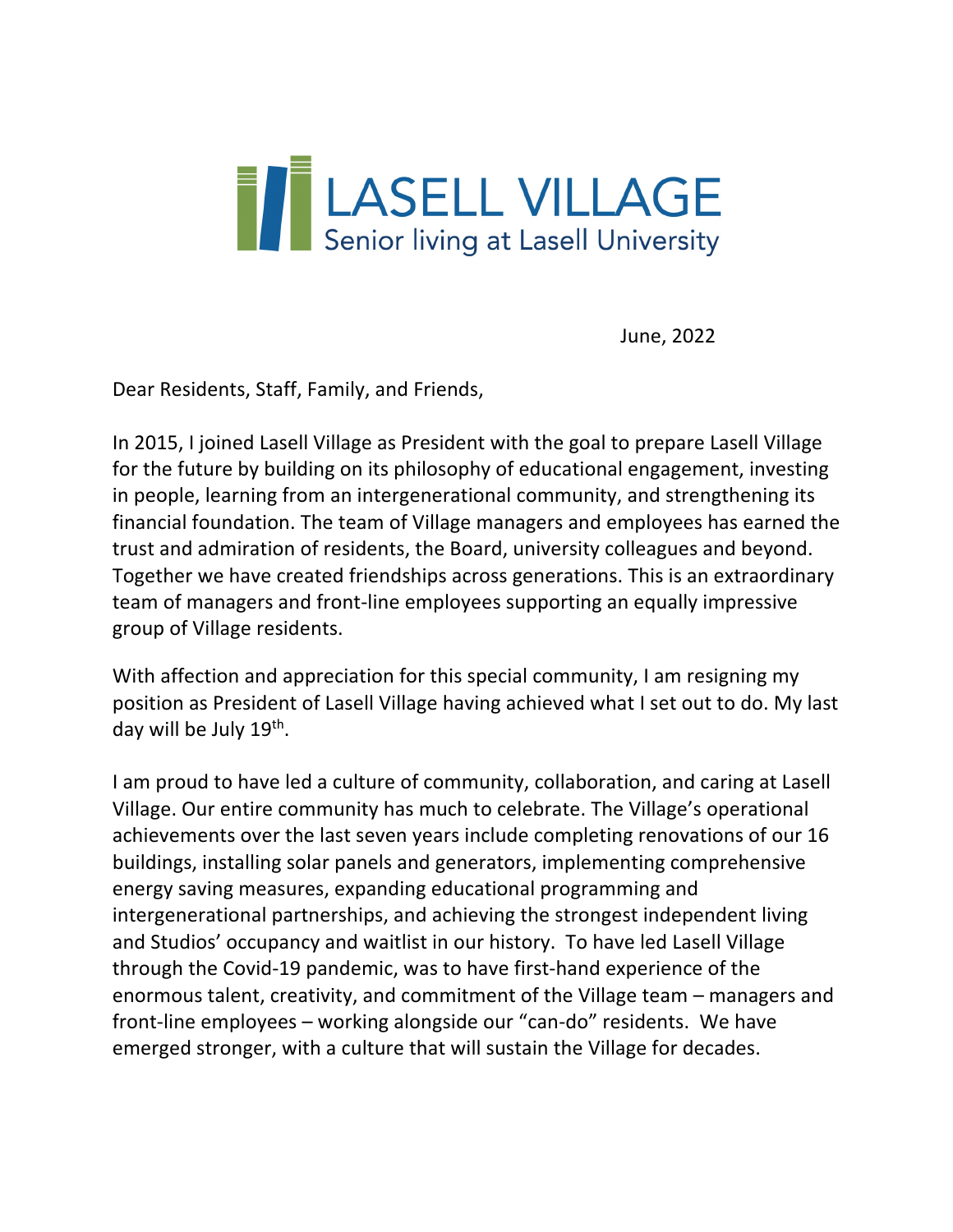I approach this next decade in my career with great excitement. My next professional steps will continue to shake up outmoded stereotypes about aging. As we all know, longevity offers opportunities!

In the near term, I will be pursuing one of my passions this summer, embarking on two once-in-a-lifetime trips: a wilderness canoe expedition on the Thelon River in the Canadian Northwest Territories with my husband, and a 1,000-mile cycling adventure from the southern tip of England to the northern tip of Scotland with friends who joined me previously on my cross-country bike trip. These kinds of adventures were out of the question during the last two years of Covid. Like so many of you who have invested in wide-ranging interests such as learning ukulele, ping pong, tap-dancing, play-reading, painting, and quilting, you have inspired me to spend time with others doing what I love.

The hardest part of making this decision is missing each of you. We have laughed a lot, even during tough times – and you brought curiosity and intelligence to address problems in the best interest of the entire campus. One example: What to do when Covid shut down in-person classes? Who could have imagined that over 50 residents would raise their hands to teach classes, fueling a trend of expanding our resident faculty-led classes.

There are so many joyful memories, such as the Village's 20<sup>th</sup> anniversary celebration during Covid with the facilities team imaginatively demonstrating their dance moves in the middle of Seminary Avenue, and residents parading and singing with pots and pans. I fondly remember Armando's special dinners. Behind the scenes, our dedicated team is always there for our residents – making it look flawless – but always going above and beyond. This includes keeping our common spaces sparkling, offering dog treats, finding Arabic instructors, introducing water polo, gamely staying overnight during snowstorms, making home visits on a moment's notice, and *always* lending a helping hand. Lasell University students, faculty, and staff continue to enliven our daily lives in and out of the classroom, including hosting multi-generational talent shows to universal acclaim.

Michael Alexander, President of Lasell University, along with Jeffrey Simon, Village Board Chair, and I are working together to develop an interim management plan and to engage a search firm. You can be assured that there will representation from the Village community. Lasell Village will continue to evolve and thrive,